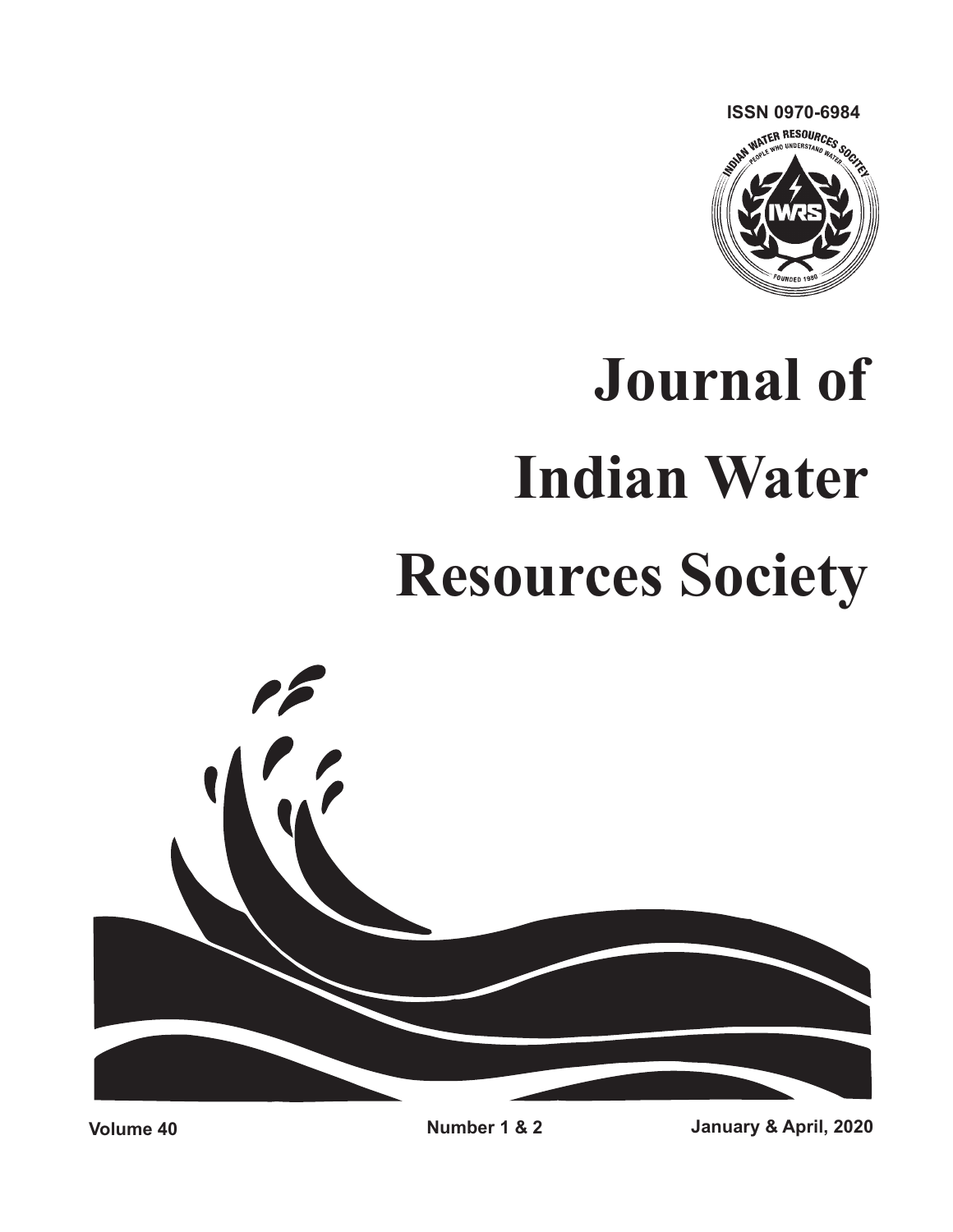### **JOURNAL OF INDIAN WATER RESOURCES SOCIETY GUIDELINES FOR AUTHORS**

### **GENERAL INFORMATION**

The Indian Water Reosurces Society (IWRS) is a multi-disciplinary organization dedicated to the advancement of the science and technology of water resources development and management. The IWRS Journal publishes original papers on scientific, engineering and socio-economic aspect that are clear, concise and presented in a style readily understood by an international audience. Before publication, the papers are reviewed by the Editor/reviewers. Detailed instructions for preparing manuscripts are included in the following. A review of previous issues will be helpful in organizing the manuscript.

The text of the paper should be well organized and presented in a logical manner. The approriate use of sub-headings, especially in long sections, enhances the readability and quality of paper. Repetition of data given in tables and figures should be avoided. The paper should be written so that it will be of interest to persons in the wide variety of disciplines represented by IWRS's membership. Complex sentences and the excessive use of highly technical jargon are prime offenders in detracting the readers. The articles should have well-defined objectives, discussions, applications and conclusions that are easily understood. The papers not complying these guidelines will be returned to the authors for improvement or publication elsewhere.

The acceptance or rejection of a paper is based on appraisal by the reviewers who examine the paper for its originality, relevance, adequacy and conciseness of the presentation. Depending on the results of reviewer, a manuscript may be returned to the authors for revision. If the authors suitably revise the manuscript, it is accepted for publication. If the review comments are extensive, the authors should include a reply to the reviewer, in addition to making changes to the manuscript.

Submit two copies of the manuscript typed double spaced on A4 size paper, with 2.5 cm margin on all sides along with clear and legible figures and tables to the Editor, Indian Water Resources Society, Water Resources Development & Management Department, Indian Institute of Technology, Roorkee - 247 667, Uttarakhand. (Add line numbers in the text of your manuscript). The references and abstracts must also be double-spaced. Include a CD-ROM with text, tables, and figures. Single-spaced manuscripts, those clumsily typed, or those with inadequate marginal space or unreadable illustrations and tables will be returned. Retain the original manuscript and illustration and send the same to IWRS when your manuscript is approved for publication. The manuscript can also be submitted to editor through e-mail at: editor.iwrs@gmail.com

### **PREPARATION OF MANUSCRIPT**

### **Title page:**

The title should be short, informative and should clearly reflect the content of the paper. The title should not exceed 15 words in length. Terms like Preliminary Investigations, Contributions to, Studies on etc., should be avoided.

The title page should also include the name(s) of the author(s); the affiliation and mailing address of each author; the e-mail address, telephone and fax numbers of the corresponding author.

### **Abstract:**

The abstract should be concise, and complete in itself, without reference to the text of the paper. It should state the general problem and objective(s), summarize the results, and state general implications. The abstract should be in single paragraph of not more than 200 words. Five to Six keywords supplied by the author should appear on a line following the abstract.

### **References:**

Cite references to published literature in the text sorted by author(s) and year, for example, Prasad (1994). Avoid using a numbering system. List all references in alphabetical order in the Reference section. Give the complete title of the reference and the source. Please follow the sample styles below.

### **Books :**

Gupta, S.K., 1999. " Engineering Hydrology", Tata Mc Graw-Hill Publishers, New Delhi

**Continued on Inside Back Cover**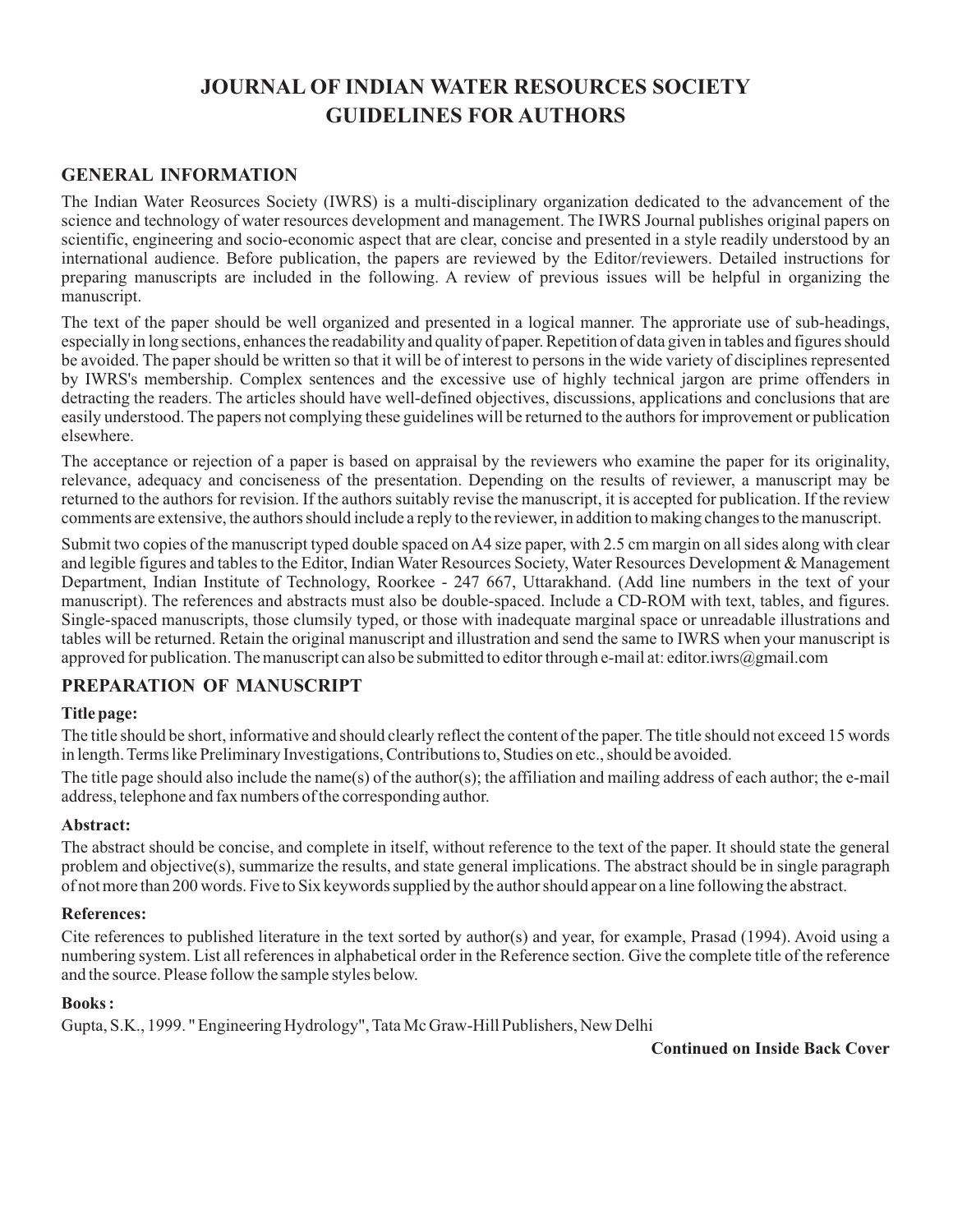# **Journal of Indian Water Resources Society**

**ISSN 0970-6984**



### **Volume 40 Number 1 & 2 January & April, 2020**

### **President**

### **Shri U.P. Singh, IAS**

Secretary, Ministry of Textiles, Govt. of India, New Delhi

### **Editor**

### **Er. R.D. Singh**

Deptt. of WRD & Management Indian Institute of Technology Roorkee, Roorkee-247 667

### **Joint Editor**

### **Dr. P.K. Mishra**

Scientist C, National Institute of Hydrology, Roorkee-247 667

### **Editorial Board**

- 1. Dr. Vijay P. Singh, Professor, Texas A&M University, U.S.A.
- 2. Dr. B.C. Mal, Vice Chancellor, CSVTU, Bhilai, Chhattisgarh
- 3. Dr. S.N. Panda, Professor, IIT Kharagpur
- 4. Ex-Chairman, Central Water Commission, New Delhi **Er. A.K. Bajaj,**
- 5. Dr. T.I. Eldho, Professor, Dept. of Civil Engg., IIT Bombay, Mumbai
- 6. **Er. Raj Deva Singh,** Currently visiting Prof., IIT Roorkee
- 7. Dr. Yutaka Mastuno, Kinki University, Nara, Japan
- 8. **Er. D.P. Goyal, Managing Director, Jaypee Karcham Hydro Crp., Noida**
- 9. **Er. S.M. Dhiman, Member (Retd.), CEA, New Delhi**
- 10. Dr. P.P. Dabral, Professor, NERIST, Nirjuli, Itanagar

*IWRS as a body accepts no responsibility for the statements made by the individuals/authors*

*Further, views expressed by authors need not necessary be the views of the ogranisation to which they belong.*

*Reprints of any portion of this publication may be made, provided that reference thereto is quoted.*

### *The Journal is for private circulation only.*

**Principal Office at:**

**Deptt. of Water Resources Development & Management Indian Institute of Technology Roorkee ROORKEE - 247 667 Uttarakhand, India**

## **MESSAGE FROM EDITOR'S DESK**

The year 2020 began with the fear of COVID-19 pandemic. During his first address, Prime Minister Shri Narendra Modi called for a nationwide 14-hour "Janata Curfew" on 22 March, 2020 followed by 21 days' lockdown limiting the movement of entire country as a preventive measure to Corona pandemic. In an effort to avoid the delay in publication, the editorial board decided to publish the Volume



40, Number 1 & 2, January 2020 & April 2020 after combining the two issues of January 2020 and April 2020 together.

The present issue of IWRS Journal broadly covers R&D studies pertaining to reservoir operation, evaluation of effect of evaporation loss in reservoir, runoff estimation, quality characterization of groundwater, groundwater potential mapping, land use land cover change detection, etc.

The first paper addresses the possibilities to maximize the performance power by minimizing the spill of a mixed pumped storage by operating the power plant efficiently. The paper also derives the operating rules based on the simulation results and historical performance. The second paper evaluates of effect of evaporation loss on the reservoir yield for Urmodi Reservoir system in Krishna Basin in Maharashtra by using Linear Programming (LP) and Genetic Algorithm (GA). In the third paper, Modikuntavagu watershed of Godavari Basin which is located in the Khammam District of Telengana has been taken as case study for the estimation of runoff by Soil Conservation service curve number (SCS-CN) method using Geo-spatial technology. Direct runoff has been calculated based on rainfall, soil type, soil moisture, drainage density, topography, size and shape of watershed, and land cover etc. The fourth paper assesses the water quality of groundwater in Ur river watershed, Bundelkhand region, India. During the study 25 samples were collected and analyzed for 8 physico-chemical parameters which include pH, turbidity, fluoride, nitrate, iron, hardness, chloride and total dissolved solids for the periods from 2014 and 2016. AWater Quality Index (WQI) was evaluated based on these parameters for drinking purpose. The assessment results are compared with drinking water quality standards by Bureau of Indian Standards IS 10500 (2012). The fifth paper demonstrates the utility of geomatics tools in mapping groundwater potential in Bhabhar zone facing serious water shortage in the Haridwar district, Uttarakhand. In the study, information such as geomorphology, drainage density, lineament density, slope, geology, the land use and the landcover derived from remotely sensed data supported with ground truth integrated in GIS environment to delineate the groundwater source areas in Bhabhar zone for management of groundwater. The last paper evaluates the changes in land use/land cover using RS and GIS techniques in Suvarnavathy sub-basin in Cauvery basin. The paper also evaluates the impact of land use land cover change on the water conservation of the basin.

Raj Deva Singh

(R.D. Singh)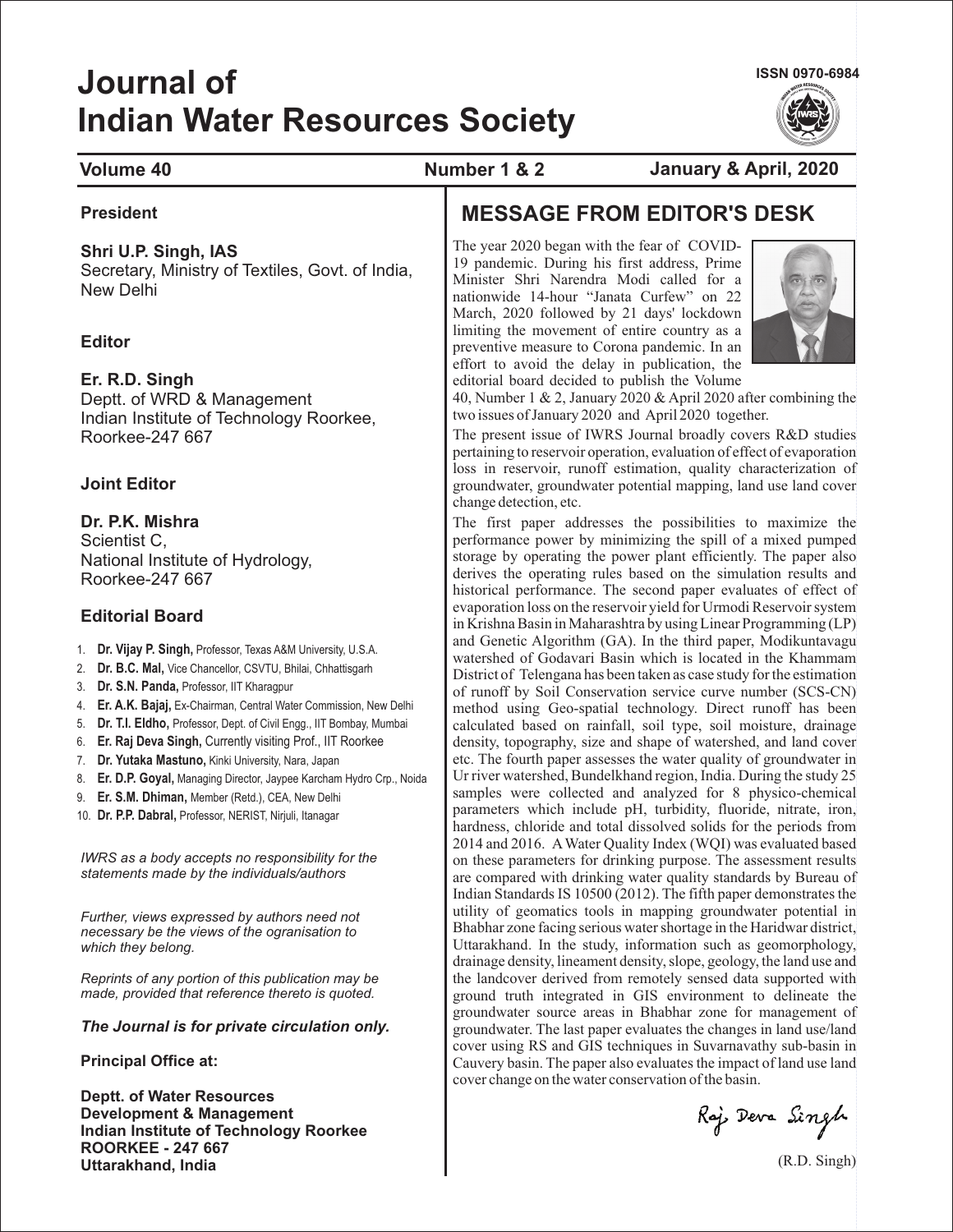# **Journal of Indian Water Resources Society**

**Volume 40 Number 1 & 2 January & April, 2020**

|    | <b>CONTENTS</b>                                                                                                                                                                                |              |
|----|------------------------------------------------------------------------------------------------------------------------------------------------------------------------------------------------|--------------|
|    |                                                                                                                                                                                                | Page         |
| 1. | Deriving Operating Rules for Mixed Pumped Storage Plant:<br>Kadamparai - A Case Study<br>N. Sivakumar, Devadutta Das, N.P. Padhy, A.R. Senthil Kumar                                           | $\mathbf{1}$ |
| 2. | Evaluation of Effect of Evaporation Loss on Reservoir Yield<br>Computation<br>Anil S. Parlikar, P.D. Dahe                                                                                      | 15           |
| 3. | Surface Runoff Estimation by SCS-CN Method: A Case Study of<br>Modikuntavagu Watershed of Godavari Basin<br>D. Ranga Reddy, Rajeev Singhal, Sanjeev Kumar                                      | 23           |
| 4. | Quality Characterisation of Groundwater for Drinking Purpose in<br>Ur River Watershed, Bundelkhand Region<br>Meeta Gupta, Jyoti P. Patil, V.C. Goyal                                           | 30           |
| 5. | Groundwater Potential Mapping in Bhabhar Zone using<br><b>Geomatics Tools</b><br>Balbir, P.K. Garg, O.P. Dubey                                                                                 | 39           |
| 6. | Land Use/Land Cover Change Detection using RS and GIS<br>Techniques and its Impact on the Water Conservation of<br><b>Suvarnavathy River Basin</b><br>Harsha J, Ravikumar A.S., Shivakumar B.L | 49           |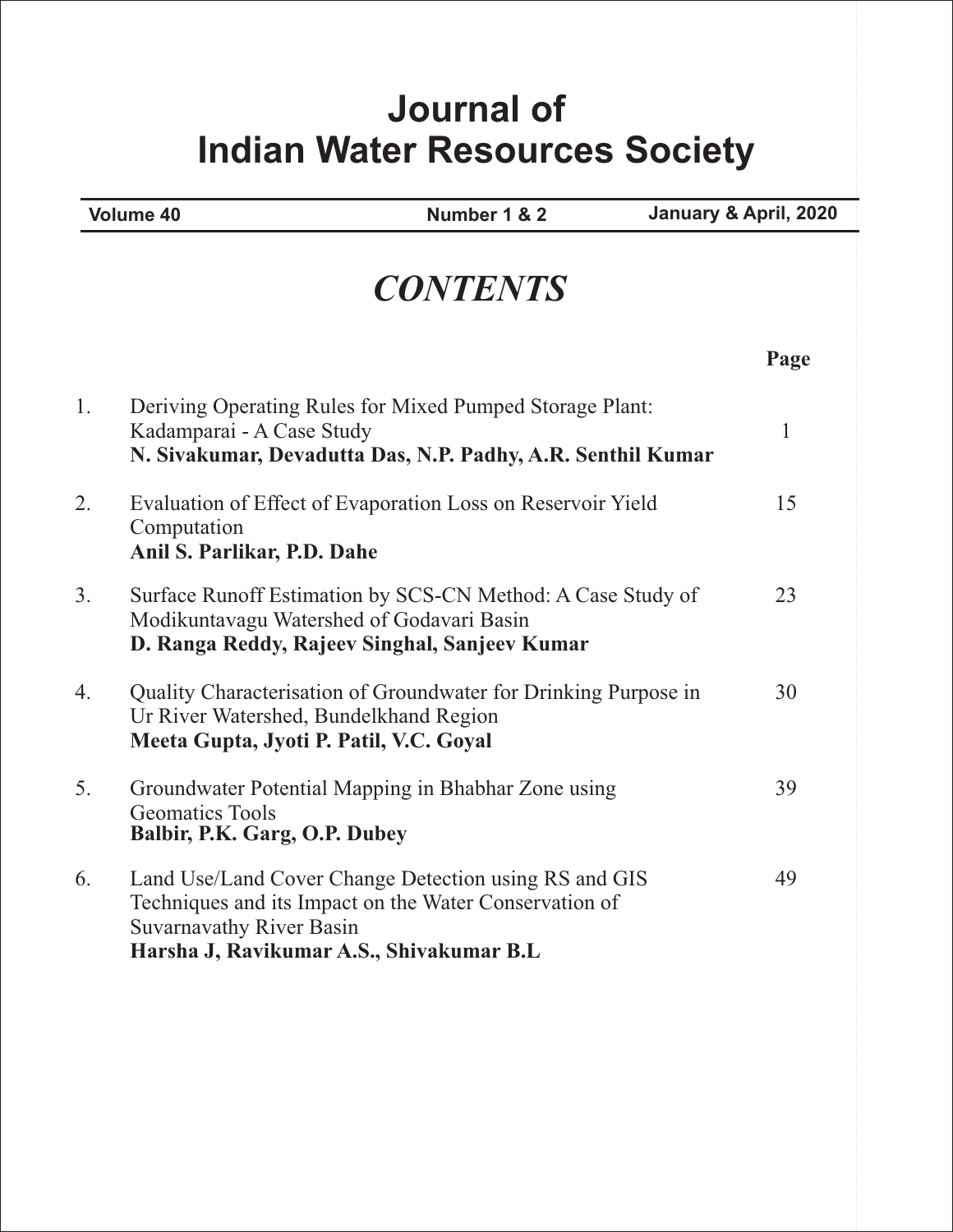### **WORLD WATER DAY 2021**

### Celebrated by **Indian Water Resources Society, Meerut Chapter**  March 22, 2021

Indian Water Resources Society, Meerut Chapter organized a National Level Seminar on the theme of this year's World Water Day – **"Valuing Water"** in Brihaspati Bhawan auditorium of Chaudhary Charan Singh (CCS) University Meerut. Prof N.K.Taneja, Vice Chancellor graced the occasion as Patron, Prof A.K.Chaube, Coordinator Department of Environment Sciences was the Chief Guest and Prof. Jaimala, Director Sir Chhotu Ram Institute of Engineering and Technology (SCRIET) was Guest of Honour. Dr Awadhesh Pratap, Water Law Expert delivered the Keynote Address. About 100 guests, invitees and students attended the Seminar.

While welcoming guests and participants, Er. S.K.Kumar, Chairman IWRS Meerut Chapter summarized various activities of IWRS Meerut Chapter and *introduced the theme of the seminar*. He underlined urgent need of valuing water within the parameters of cultural, social and environmental obligations.

Patron of the Seminar Prof. N.K.Taneja, VC, CCS University suggested adoption of long term strategy to restrict water consumption in agriculture and industries by choosing alternatives and going for innovations. He along with other dignitaries on the dais *launched the "Abstract Book" of Seminar as well as a book "Pyaas aur Prayaas" authored by Er. B.D.Sharma, Convener of IWRS Meerut Chapter*. Er. B.D.Sharma spoke about contents the highlights of his book.

Prof. Jaimala, Guest of Honour and Director SCRIET exhorted her students to take inspiration from the activities of IWRS and become partners in the crusade to save and value water as their future was at stake most due to water scarcity looming on the horizon. *She declared opening of Student Chapter of IWRS in SCRIET* of which the Chairman would be Dr. Sushil Kumar, Asstt. Professor. A scroll of Charter was presented to her for the Student Chapter.

Keynote Speaker Dr. Awadhesh Pratap advocated that valuing water should form essential part of our National Water Policy and if need be it should be suitably revised. He said that only compulsive awareness of value of water can control its wastage and pollution. He explained 7 R's – Reduce, Reuse, Recycle, Recharge, Reform, Restore and Respect – as the key to water conservation.

Ms. Somi Tandon, Former Secretary to Government of India identified over-population and lack of education as principle reasons of water crisis and suggested water recycling and reuse should be a demonstrative part of school curriculum. Mrs. Anubhuti Chauhan, an active social worker spoke about her experiences in water conservation, especially in rural areas.

Chief Guest Dr. A.K.Chaube in his emphasized that access to clean water for all is seriously impeded due to exploding population, anti-ecological development spree and a general acceptance of water as free bounty. There has to a balance between various water uses and value attached to it based on benefits or profits derived. Affordability maybe managed by corporate social responsibility. Er. B.D.Sharma, Convener of IWRS Meerut Chapter proposed a formal vote of thanks.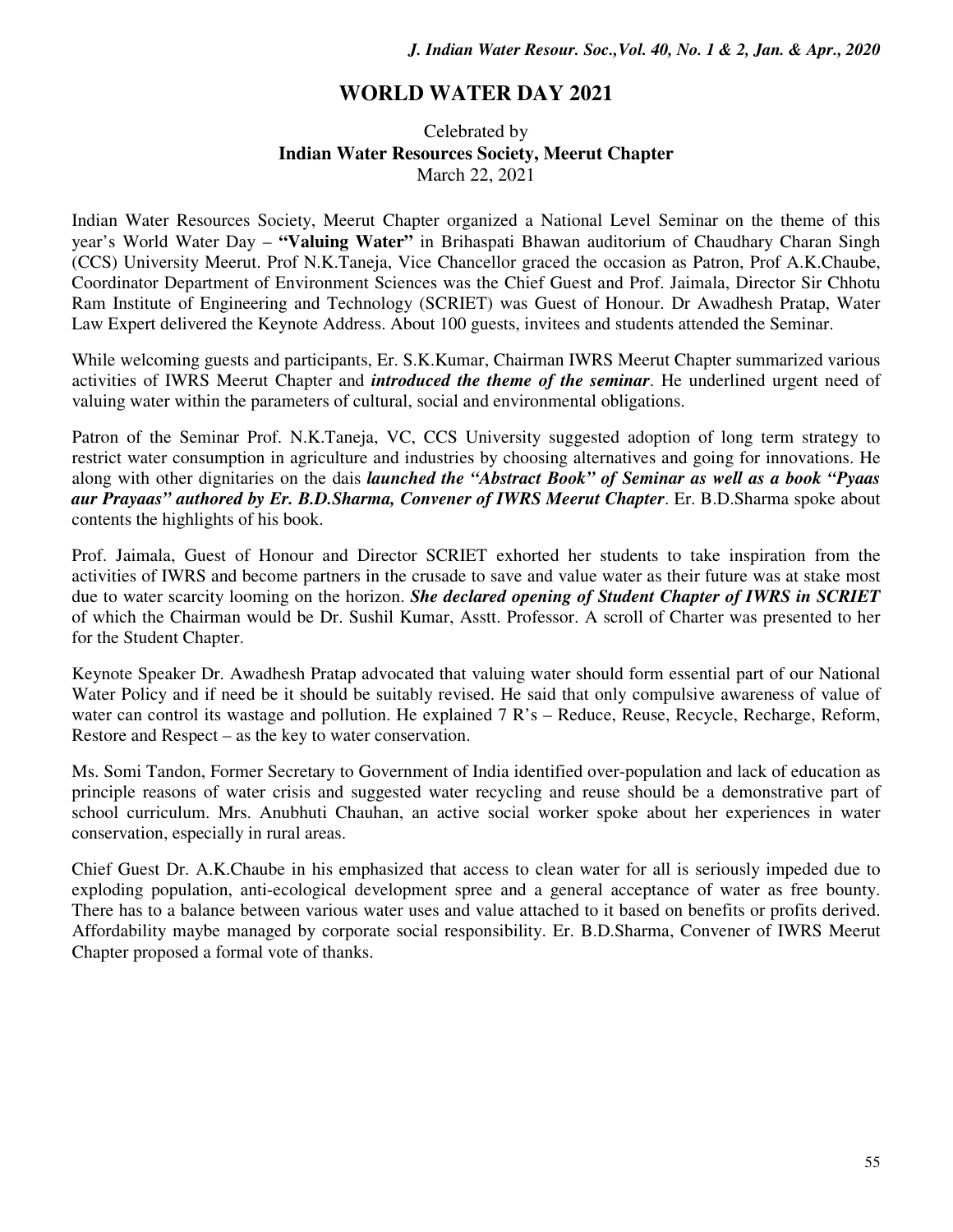

# **Indian Water Resources Society**

An ISSN 0970: 6984

Dear Members,

Greetings from IWRS!!!

We sincerely trust that you, along with your near & dear ones, are doing fine in this era of Covid-19. We convey our best wishes to all.

We are enclosing herewith a copy of our prestigious Indian Water Resources Society Journal – June 2021 issue. We hope that the article and information included in this journal issue will be of interest to the readers and benefit them. It has always been the endeavor of IWRS to provide a platform to the professionals for sharing their experiences regarding the recent advancements in the water resources sector of the nation and overseas, which may help professionals accelerate the development of water resources.

In a recent update, as per the latest decision taken by the executive committee of IWRS, we would like to inform you that we are discontinuing the regular process of sending hard copies of the forthcoming issues of the journal to the readers from next year. The idea of an E-Journals is in line with the vision of Digital India Mission and minimizes the contribution of printing in the negative state of the environment as we know it today. Henceforth, the manuscripts after acceptance will be published online, with the same credentials as before. Members, authors and readers may download the E-Journals from the website of IWRS for free. We will also send the E-Journal links through emails for which I request all the member to update their email addresses in our database by sending an email to secretary iwrs@gmail.com.

We convey our sincere thanks to all our esteemed members and experts for their cooperation in achieving the journal's objective of disseminating the latest technical knowledge for the growth of the water resources sector and imparting training in water conservation and management. We request all the professionals in water resources to contribute technical papers in the future.

As usual, we will be eager to seek your valuable guidance in the days to come.

Stay safe & blessed.

**Basant Yadav** Secretary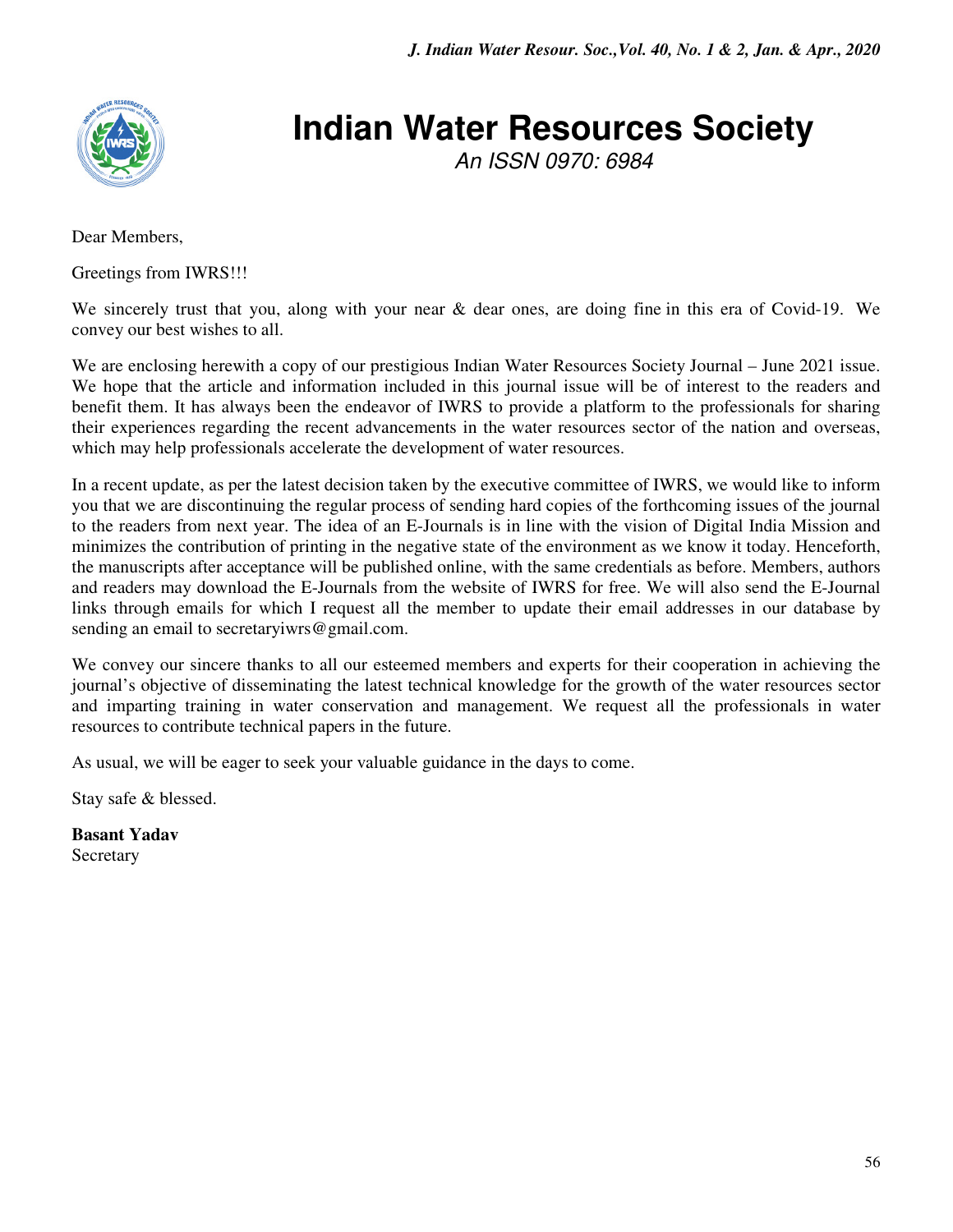### **JournalArticle:**

Rao, S.S., 1979. "Flood Control Regulation of Reservoirs", Journal of Indian Water Resources Society, 11(2), 19-26

### **Chapter in Book or Paper in a Proceedings:**

Singhal, S.P. and Kasliwal, R., 1991. Calibration of Conceptual Catchment Models, in Applied Water Resourcing Planning, P.V. Narasimha (Editor). Tata Mc Graw Hill Publishing Co. New Delhi.

Reference to unpublished work should not be listed. Papers approved for publication can be listed. In doubt, see recent of IWRS Journal to locate appropriate Styles.

### **Tables:**

Tables should be carefully prepared and should be used to replace text, not duplicate it. They should be numbered consecutively and should have a brief descriptive title. Tables should be placed in the main text.

### **Figures:**

Each figure should have a title and be numbered. The figure will be placed in the paper as soon as possible after it is first mentioned in the text. The authors should take care to provide good quality figures that can be sent directly for printing or that can be reduced to fit into journal's one-column or two-column format. The original figures should be sent with the final manuscript. Figures should not be larger than twice paper size. Please send only black & white figures. No colour figures would be accepted.

### **Appendices :**

All appendices must have a title (for example Appendix 1 : Description of the Model). The Appendices are to be placed after all Reference section.

### **Mathematical Symbols :**

Avoid using the mathematical symbols that are difficult to read. If the length of an equation is likely to exceed one-column width (8 cm), break the equation appropriately. Try not to make the paper too mathematical.

Please visit www.iwrs.org.in for membership application form and previous issues of the IWRS Journal.

# **JOURNAL RECEIPT FORM**

Dear Fellows/Members,

It is to bring to your notice that many copies of journals are coming back to us undelivered because the address of the recipient has changed. This is causing heavy financial loss on account of postage charges and yet the journal does not reach to the members. Therefore you are requested to fill up the Journal receipt form and send the same to Secretary, IWRS, Deptt. of Water Resources Development and Management, Indian Institute of Technology Roorkee, Roorkee-247 667 or E-mail at secretaryiwrs@gmail.com

| 2.               |                |                                                   |
|------------------|----------------|---------------------------------------------------|
| 3.               |                | Would you like to continue to receive the journal |
| $\overline{4}$ . | Postel Address |                                                   |
|                  |                |                                                   |
|                  |                |                                                   |
| 5.               |                |                                                   |
| 6.               | E-mail         |                                                   |
|                  |                |                                                   |

**Signature of Member/Fellow**